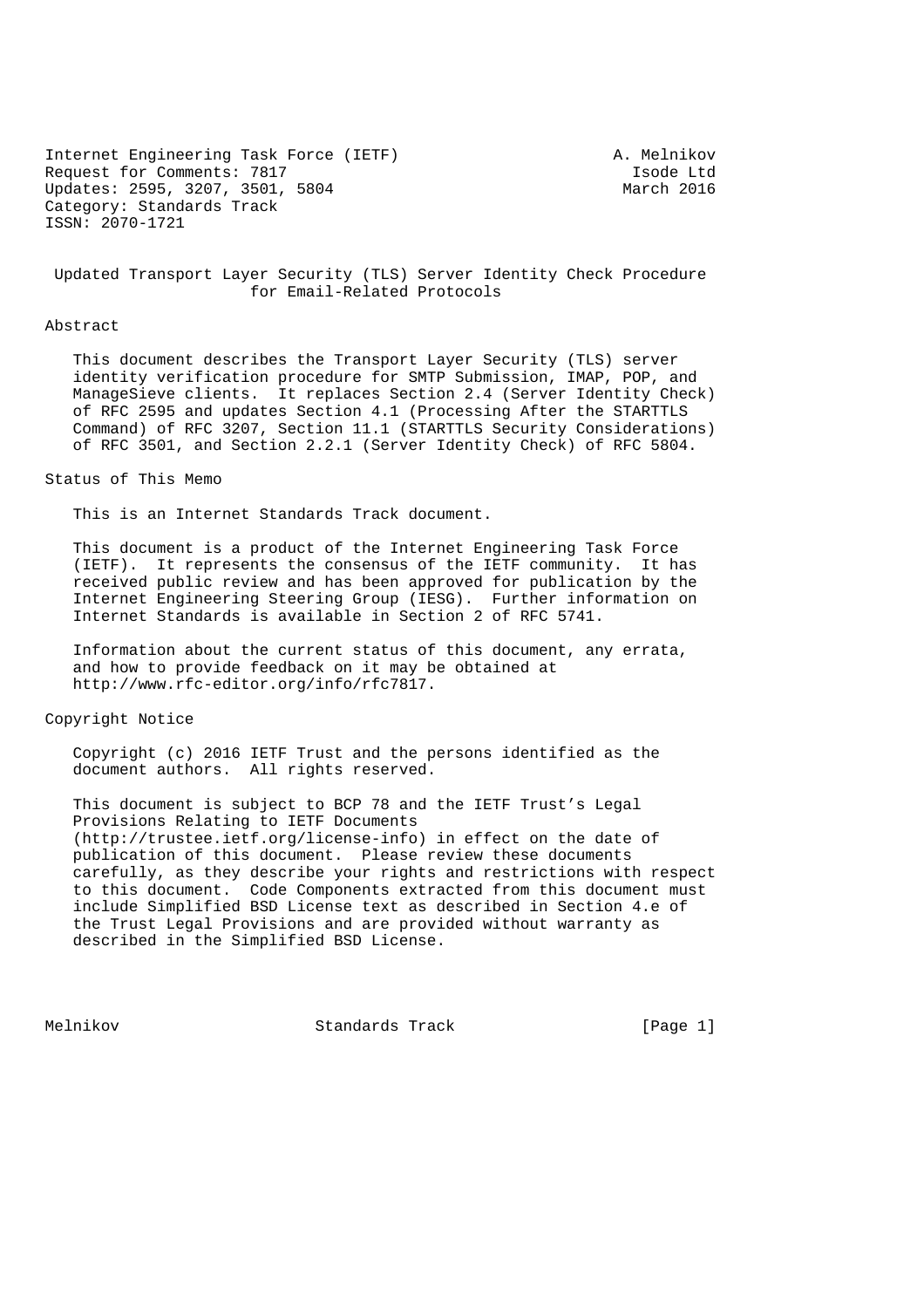Table of Contents

| $2^{\circ}$    | Conventions Used in This Document                                                                                                                                                                                                                     |  |  |  | 3  |
|----------------|-------------------------------------------------------------------------------------------------------------------------------------------------------------------------------------------------------------------------------------------------------|--|--|--|----|
| 3.             | Email Server Certificate Verification Rules                                                                                                                                                                                                           |  |  |  | 3  |
|                | 4. Compliance Checklist for Certification Authorities                                                                                                                                                                                                 |  |  |  | 5  |
|                | 4.1. Notes on Handling of Delegated Email Services by                                                                                                                                                                                                 |  |  |  |    |
|                | Certification Authorities                                                                                                                                                                                                                             |  |  |  | 5  |
|                | 5. Compliance Checklist for Mail Service Providers and                                                                                                                                                                                                |  |  |  |    |
|                | Certificate Signing Request Generation Tools                                                                                                                                                                                                          |  |  |  | 6  |
|                | 5.1. Notes on Hosting Multiple Domains                                                                                                                                                                                                                |  |  |  | 7  |
| б.             |                                                                                                                                                                                                                                                       |  |  |  | 8  |
| 7.             | Operational Considerations                                                                                                                                                                                                                            |  |  |  | 9  |
| 8 <sub>1</sub> |                                                                                                                                                                                                                                                       |  |  |  | 9  |
| 9              |                                                                                                                                                                                                                                                       |  |  |  | 9  |
|                | Normative References<br>9.1.                                                                                                                                                                                                                          |  |  |  | 9  |
|                | 9.2. Informative References                                                                                                                                                                                                                           |  |  |  | 11 |
|                | Appendix A. Changes to RFCs 2595, 3207, 3501, and 5804                                                                                                                                                                                                |  |  |  | 12 |
|                | Acknowledgements                                                                                                                                                                                                                                      |  |  |  | 13 |
|                | Author's Address<br>$\frac{1}{2}$ . The state of the state of the state of the state of the state of the state of the state of the state of the state of the state of the state of the state of the state of the state of the state of the state of t |  |  |  | 13 |
|                |                                                                                                                                                                                                                                                       |  |  |  |    |

## 1. Introduction

 Use of TLS by SMTP Submission, IMAP, POP, and ManageSieve clients is described in [RFC3207], [RFC3501], [RFC2595], and [RFC5804], respectively. Each of the documents describes slightly different rules for server certificate identity verification (or doesn't define any rules at all). In reality, email client and server developers implement many of these protocols at the same time, so it would be good to define modern and consistent rules for verifying email server identities using TLS.

 This document describes the updated TLS server identity verification procedure for SMTP Submission [RFC6409] [RFC3207], IMAP [RFC3501], POP [RFC1939], and ManageSieve [RFC5804] clients. Section 3 of this document replaces Section 2.4 of [RFC2595].

 Note that this document doesn't apply to use of TLS in MTA-to-MTA SMTP.

 This document provides a consistent TLS server identity verification procedure across multiple email-related protocols. This should make it easier for Certification Authorities (CAs) and ISPs to deploy TLS for email use and would enable email client developers to write more secure code.

Melnikov Standards Track [Page 2]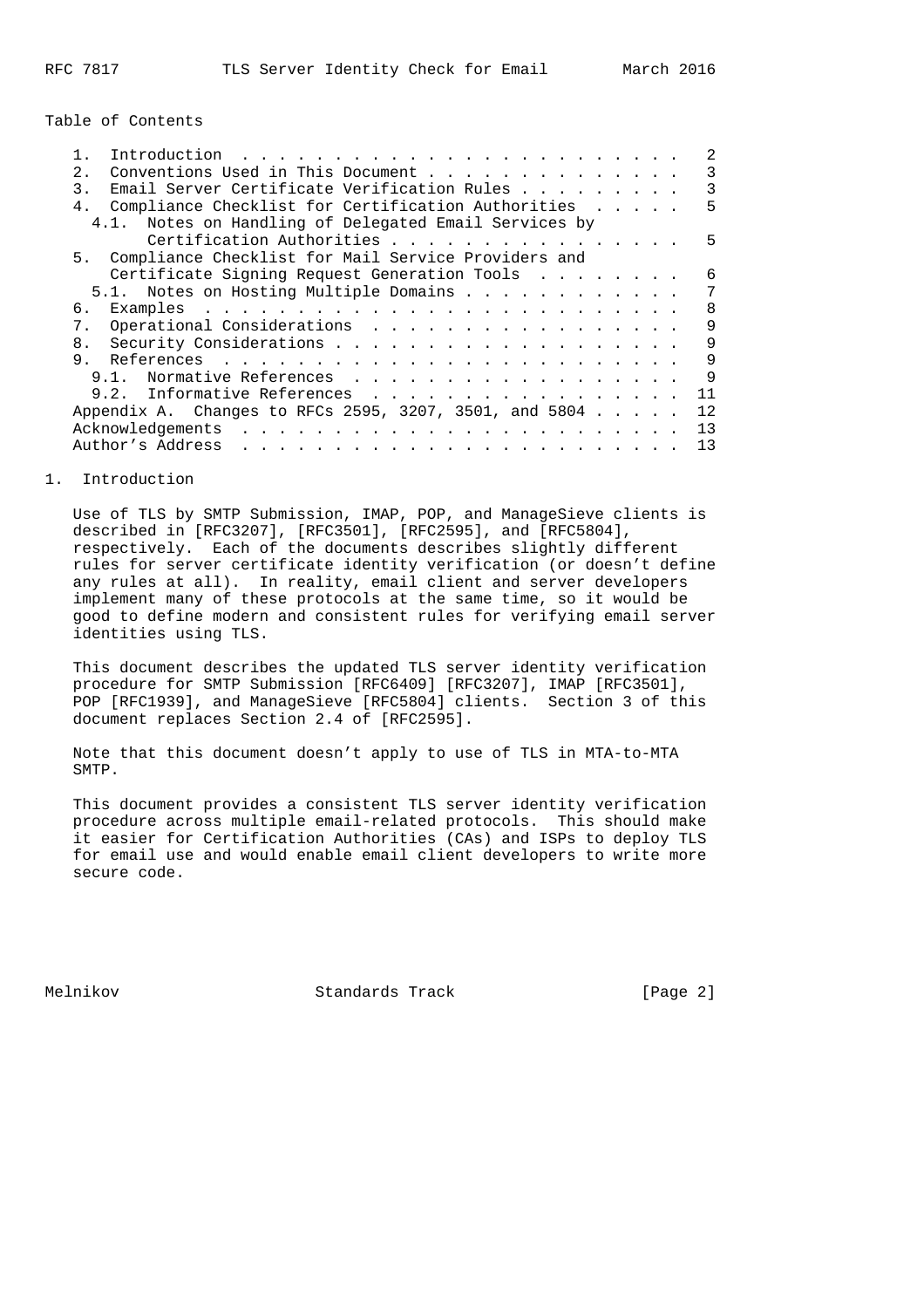2. Conventions Used in This Document

 The key words "MUST", "MUST NOT", "REQUIRED", "SHALL", "SHALL NOT", "SHOULD", "SHOULD NOT", "RECOMMENDED", "MAY", and "OPTIONAL" in this document are to be interpreted as described in [RFC2119].

The following terms or concepts are used through the document:

 reference identifier: One of the domain names that the email client (an SMTP, IMAP, POP3, or ManageSieve client) associates with the target email server. For some identifier types, the identifier also includes an application service type. Reference identifiers are used for performing name checks on server certificates. (This term is formally defined in [RFC6125].)

 CN-ID, DNS-ID, SRV-ID, and URI-ID are identifier types (see [RFC6125] for details). For convenience, their short definitions from [RFC6125] are listed below:

 CN-ID: A Relative Distinguished Name (RDN) in the certificate subject field that contains one and only one attribute-type-and value pair of type Common Name (CN), where the value matches the overall form of a domain name (informally, dot-separated, letter digit-hyphen labels).

DNS-ID: A subjectAltName entry of type dNSName

- SRV-ID: A subjectAltName entry of type otherName whose name form is SRVName
- URI-ID: A subjectAltName entry of type uniformResourceIdentifier whose value includes both (i) a "scheme" and (ii) a "host" component (or its equivalent) that matches the "reg-name" rule (where the quoted terms represent the associated [RFC5234] productions from [RFC3986]).
- 3. Email Server Certificate Verification Rules

 During a TLS negotiation, an email client (i.e., an SMTP, IMAP, POP3, or ManageSieve client) MUST check its understanding of the server identity (client's reference identifiers) against the server's identity as presented in the server Certificate message in order to prevent man-in-the-middle attacks. This check is only performed after the server certificate passes certification path validation as described in Section 6 of [RFC5280]. Matching is performed according to the rules specified in Section 6 of [RFC6125], including the relative order of matching of different identifier types, "certificate pinning", and the procedure on failure to match. The

Melnikov Standards Track [Page 3]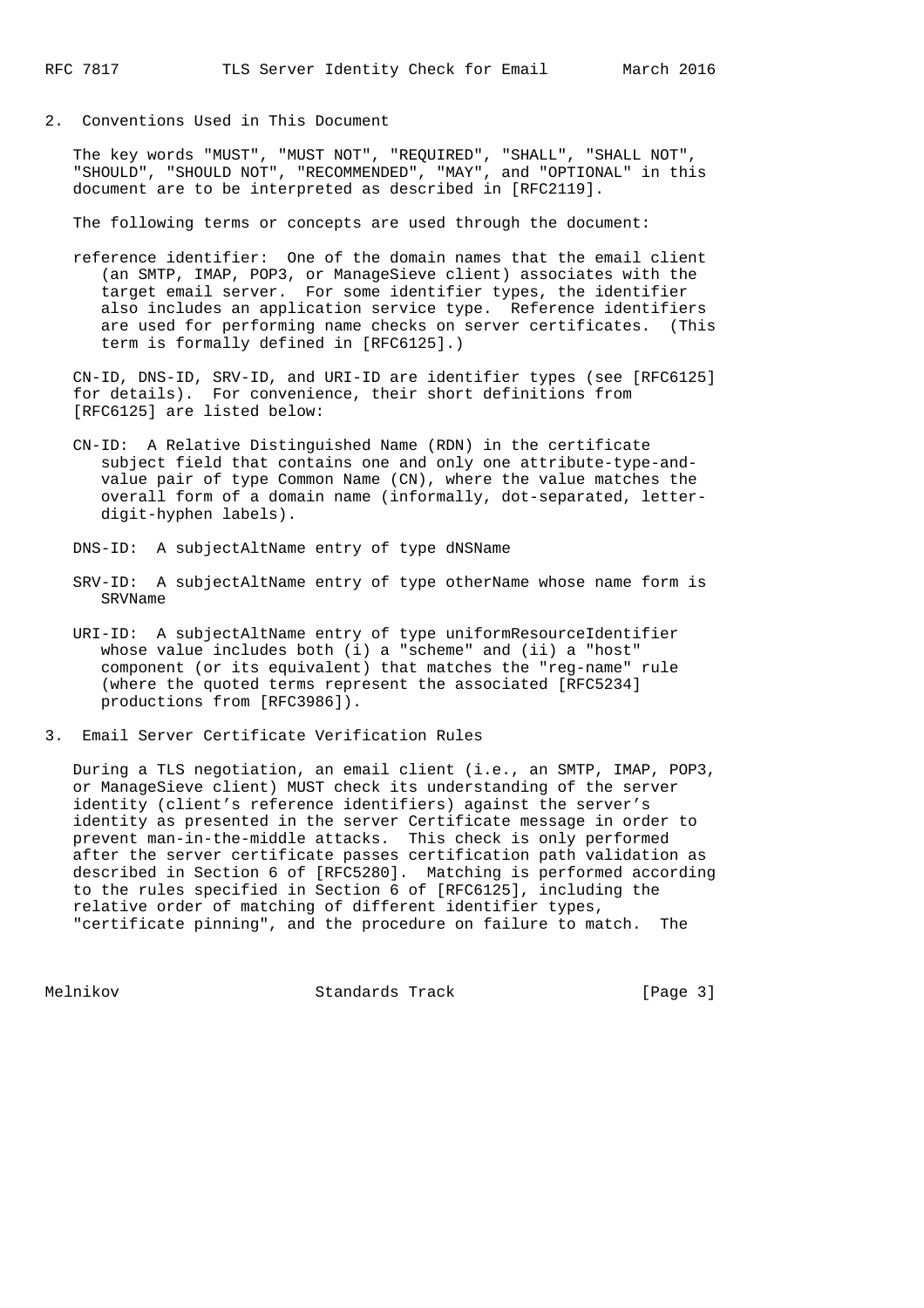following inputs are used by the verification procedure used in [RFC6125]:

- 1. For DNS-ID and CN-ID identifier types, the client MUST use one or more of the following as "reference identifiers": (a) the domain portion of the user's email address, (b) the hostname it used to open the connection (without CNAME canonicalization). The client MAY also use (c) a value securely derived from (a) or (b), such as using "secure" DNSSEC [RFC4033] [RFC4034] [RFC4035] validated lookup.
- 2. When using email service discovery procedure specified in [RFC6186], the client MUST also use the domain portion of the user's email address as another "reference identifier" to compare against an SRV-ID identifier in the server certificate.

 The rules and guidelines defined in [RFC6125] apply to an email server certificate with the following supplemental rules:

- 1. Support for the DNS-ID identifier type (subjectAltName of dNSName type [RFC5280]) is REQUIRED in email client software implementations.
- 2. Support for the SRV-ID identifier type (subjectAltName of SRVName type [RFC4985]) is REQUIRED for email client software implementations that support [RFC6186]. A list of SRV-ID types for email services is specified in [RFC6186]. For the ManageSieve protocol, the service name "sieve" is used.
- 3. A URI-ID identifier type (subjectAltName of uniformResourceIdentifier type [RFC5280]) MUST NOT be used by clients for server verification, as URI-IDs were not historically used for email.
- 4. For backward compatibility with deployed software, a CN-ID identifier type (CN attribute from the subject name, see [RFC6125]) MAY be used for server identity verification.
- 5. Email protocols allow use of certain wildcards in identifiers presented by email servers. The "\*" wildcard character MAY be used as the left-most name component of a DNS-ID or CN-ID in the certificate. For example, a DNS-ID of "\*.example.com" would match "a.example.com", "foo.example.com", etc., but would not match "example.com". Note that the wildcard character MUST NOT be used as a fragment of the left-most name component (e.g., "\*oo.example.com", "f\*o.example.com", or "foo\*.example.com").

Melnikov Standards Track [Page 4]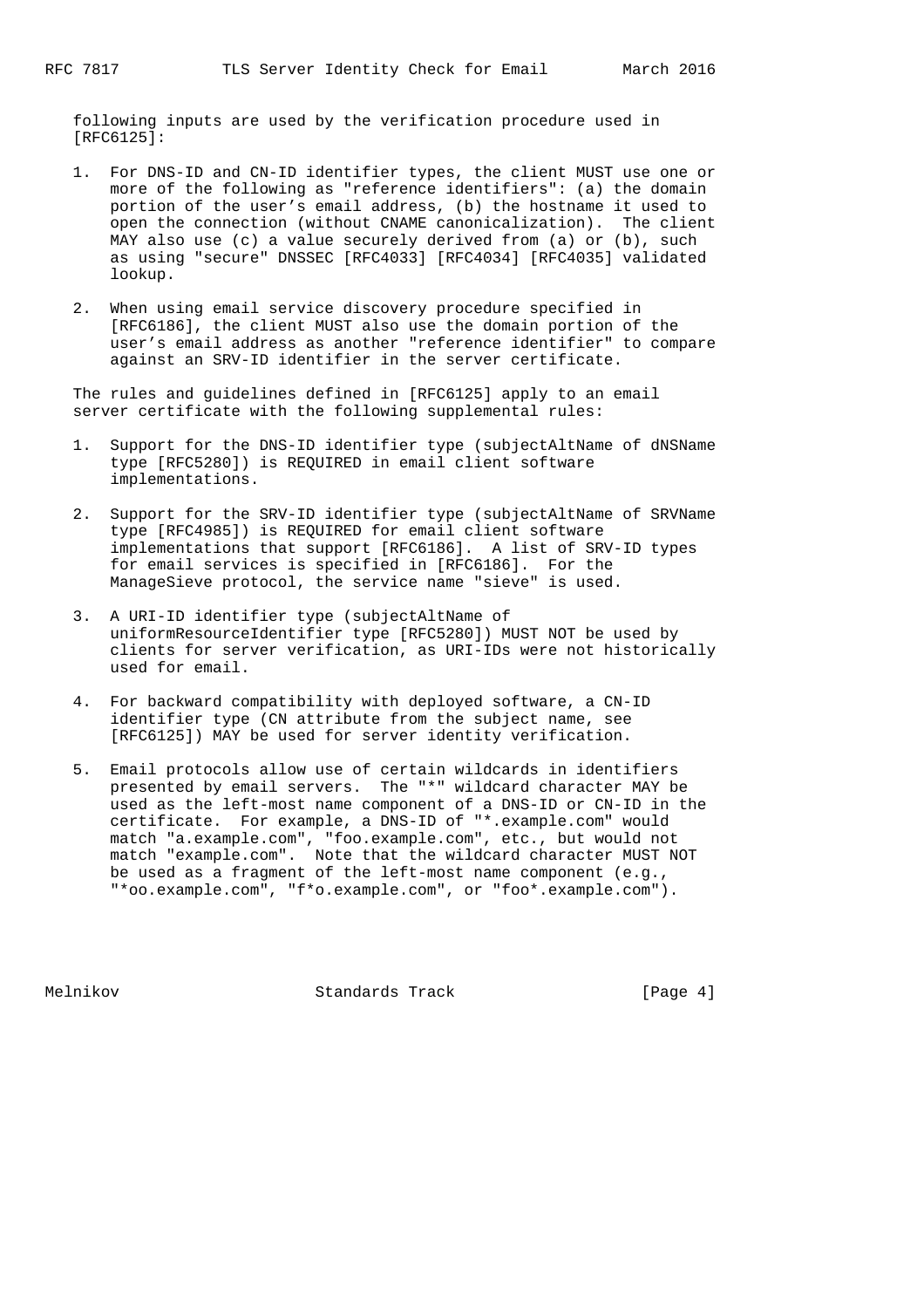- 4. Compliance Checklist for Certification Authorities
	- 1. CAs MUST support issuance of server certificates with a DNS-ID identifier type (subjectAltName of dNSName type [RFC5280]). (Note that some DNS-IDs may refer to domain portions of email addresses, so they might not have corresponding A/AAAA DNS records.)
	- 2. CAs MUST support issuance of server certificates with an SRV-ID identifier type (subjectAltName of SRVName type [RFC4985]) for each type of email service. See Section 4.1 for more discussion on what this means for CAs.
	- 3. For backward compatibility with a deployed client base, CAs MUST support issuance of server certificates with a CN-ID identifier type (CN attribute from the subject name, see [RFC6125]).
	- 4. CAs MAY allow "\*" (wildcard) as the left-most name component of a DNS-ID or CN-ID in server certificates it issues.
- 4.1. Notes on Handling of Delegated Email Services by Certification Authorities

 [RFC6186] provides an easy way for organizations to autoconfigure email clients. It also allows for delegation of email services to an email hosting provider. When connecting to such delegated hosting service, an email client that attempts to verify TLS server identity needs to know that if it connects to "imap.hosting.example.net", such server is authorized to provide email access for an email such as alice@example.org. In absence of SRV-IDs, users of compliant email clients would be forced to manually confirm exceptions because the TLS server certificate verification procedures specified in this document would result in failure to match the TLS server certificate against the expected domain(s). One way to provide such authorization is for the TLS certificate for "imap.hosting.example.net" to include SRV-ID(s) (or a DNS-ID) for the "example.org" domain. Note that another way is for DNS Service Record (SRV) lookups to be protected by DNSSEC, but this solution

 depends on ubiquitous use of DNSSEC and availability of DNSSEC-aware APIs and thus is not discussed in this document. A future update to this document might rectify this.

 A CA that receives a Certificate Signing Request containing multiple unrelated DNS-IDs and/or SRV-IDs (e.g., a DNS-ID of "example.org" and a DNS-ID of "example.com") needs to verify that the entity that supplied such Certificate Signing Request is authorized to provide email service for all requested domains.

Melnikov Standards Track [Page 5]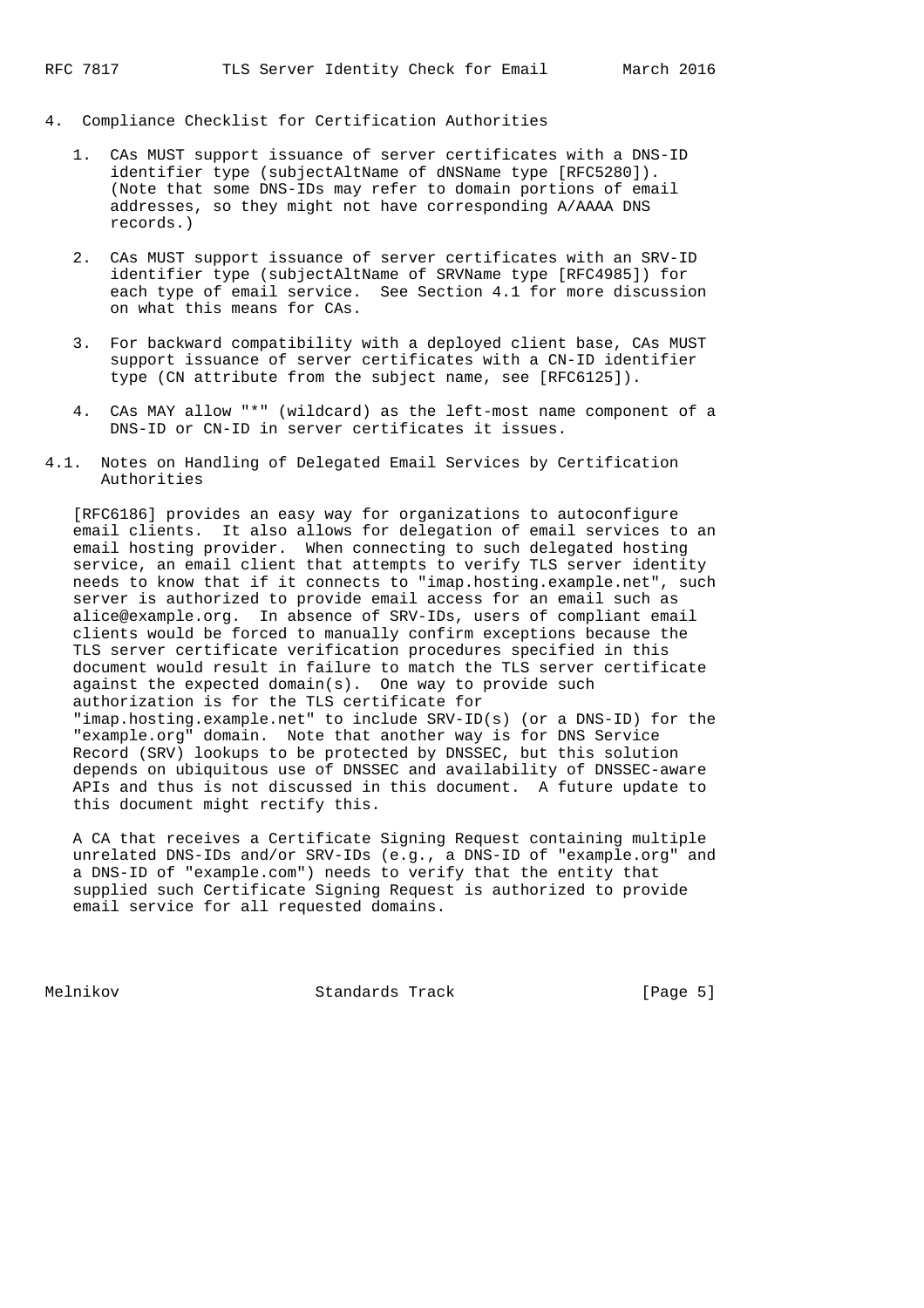The ability to issue certificates that contain an SRV-ID (or a DNS-ID for the domain part of email addresses) implies the ability to verify that entities requesting them are authorized to run email service for these SRV-IDs/DNS-IDs. In particular, CAs that can't verify such authorization (whether for a particular domain or in general) MUST NOT include such email SRV-IDs/DNS-IDs in certificates they issue. This document doesn't specify exact mechanism(s) that can be used to achieve this. However, a few special case recommendations are listed below.

 A CA willing to sign a certificate containing a particular DNS-ID SHOULD also support signing a certificate containing one or more of the email SRV-IDs for the same domain because the SRV-ID effectively provides more restricted access to an email service for the domain (as opposed to unrestricted use of any services for the same domain, as specified by the DNS-ID).

 A CA that also provides DNS service for a domain can use DNS information to validate SRV-IDs/DNS-IDs for the domain.

 A CA that is also a Mail Service Provider for a hosted domain can use that knowledge to validate SRV-IDs/DNS-IDs for the domain.

5. Compliance Checklist for Mail Service Providers and Certificate Signing Request Generation Tools

 Mail Service Providers and Certificate Signing Request generation tools:

- 1. MUST include the DNS-ID identifier type in Certificate Signing Requests for the host name(s) where the email server(s) are running. They SHOULD include the DNS-ID identifier type in Certificate Signing Requests for the domain portion of served email addresses.
- 2. MUST include the SRV-ID identifier type for each type of email service in Certificate Signing Requests if the email services provided are discoverable using DNS SRV as specified in [RFC6186].
- 3. SHOULD include the CN-ID identifier type for the host name where the email server(s) is running in Certificate Signing Requests for backward compatibility with deployed email clients. (Note, a certificate can only include a single CN-ID, so if a mail service is running on multiple hosts, either each host has to use different certificate with its own CN-ID, a single certificate with multiple DNS-IDs, or a single certificate with wildcard in a CN-ID can be used).

Melnikov Standards Track [Page 6]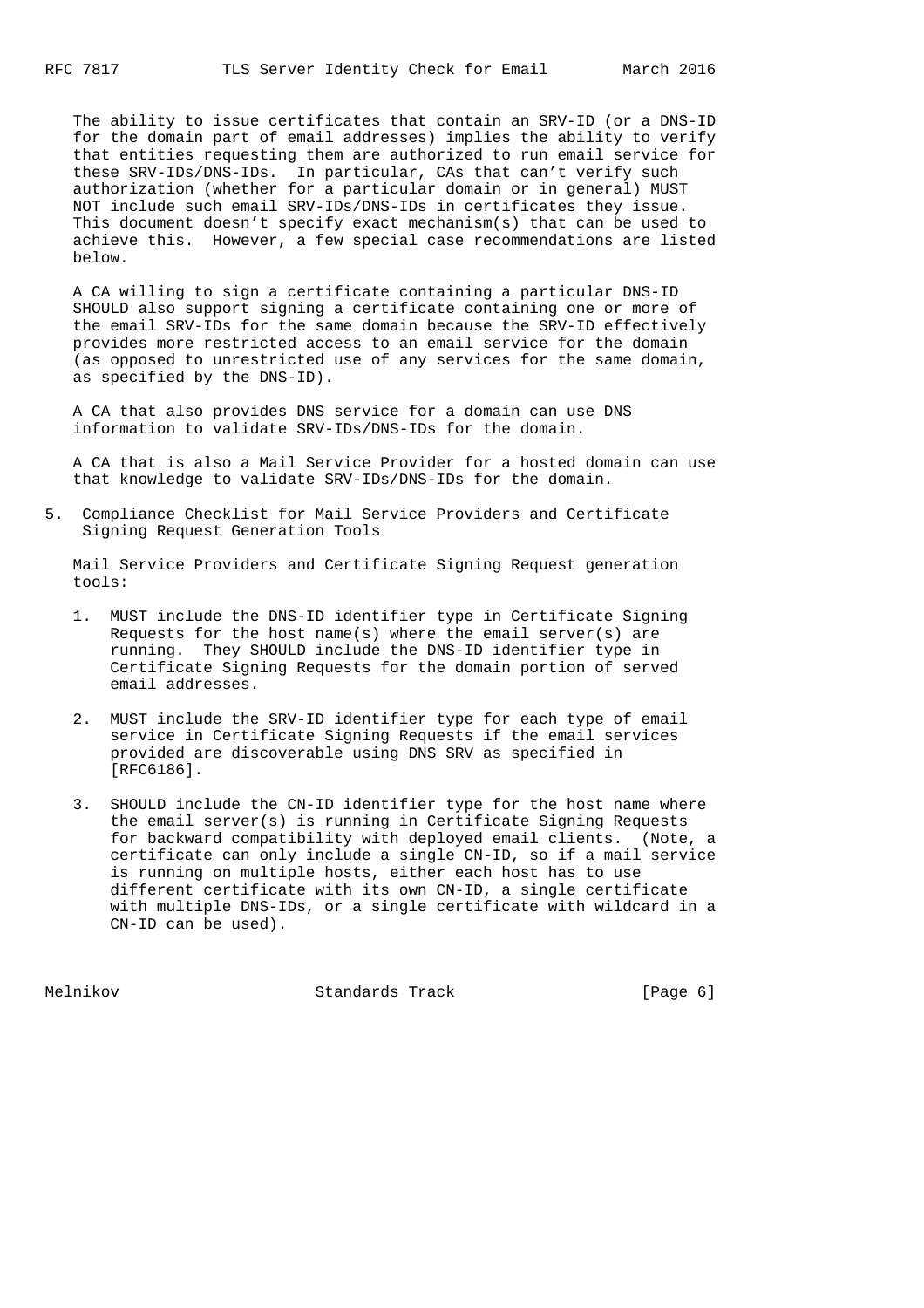4. MAY include "\*" (wildcard) as the left-most name component of a DNS-ID or CN-ID in Certificate Signing Requests.

5.1. Notes on Hosting Multiple Domains

 A server that hosts multiple domains needs to do one of the following (or some combination thereof):

- 1. Use DNS SRV records to redirect each hosted email service to a fixed domain, deploy TLS certificate(s) for that single domain, and instruct users to configure their clients with appropriate pinning (unless the SRV records can always be obtained via DNSSEC). Some email clients come with preloaded lists of pinned certificates for some popular domains; this can avoid the need for manual confirmation.
- 2. Use a single TLS certificate that includes a complete list of all the domains it is serving.
- 3. Serve each domain on its own IP/port, using separate TLS certificates on each IP/port.
- 4. Use the Server Name Indication (SNI) TLS extension [RFC6066] to select the right certificate to return during TLS negotiation. Each domain has its own TLS certificate in this case.

 Each of these deployment choices have their scaling disadvantages when the list of domains changes. Use of DNS SRV without an SRV-ID requires manual confirmation from users. While preloading pinned certificates avoids the need for manual confirmation, this information can get stale quickly or would require support for a new mechanism for distributing preloaded pinned certificates. A single certificate (the second choice) requires that when a domain is added, then a new Certificate Signing Request that includes a complete list of all the domains needs to be issued and passed to a CA in order to generate a new certificate. A separate IP/port can avoid regenerating the certificate but requires more transport layer resources. Use of TLS SNI requires each email client to use it.

 Several Mail Service Providers host hundreds and even thousands of domains. This document, as well as its predecessors, RFCs 2595, 3207, 3501, and 5804, don't address scaling issues caused by use of TLS in multi-tenanted environments. Further work is needed to address this issue, possibly using DNSSEC or something like PKIX over Secure HTTP (POSH) [RFC7711].

Melnikov Standards Track [Page 7]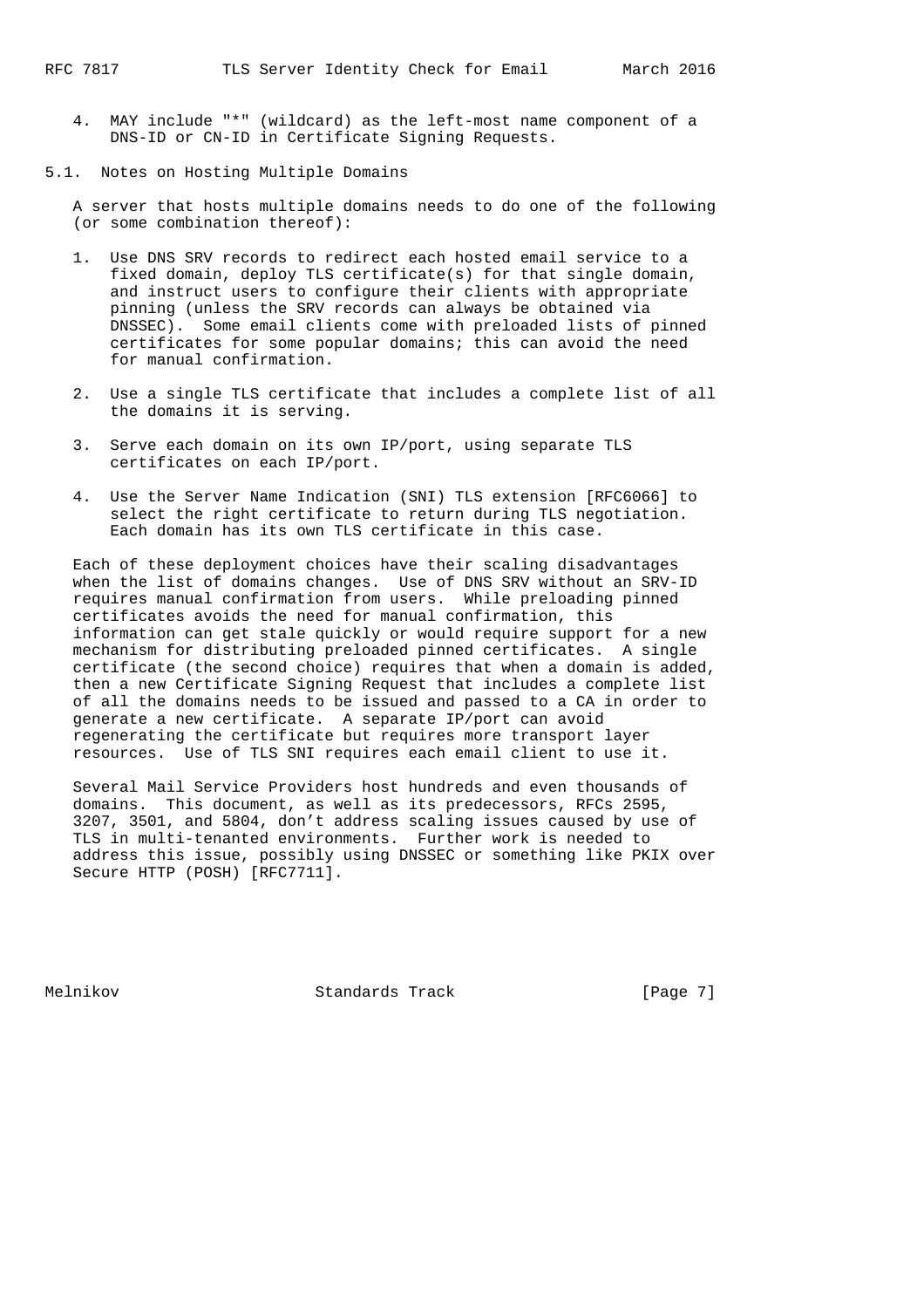# 6. Examples

 Consider an IMAP-accessible email server that supports both IMAP and IMAP-over-TLS (IMAPS) at the host "mail.example.net" servicing email addresses of the form "user@example.net". A certificate for this service needs to include DNS-IDs of "example.net" (because it is the domain portion of emails) and "mail.example.net" (this is what a user of this server enters manually if not using [RFC6186]). It might also include a CN-ID of "mail.example.net" for backward compatibility with deployed infrastructure.

 Consider the IMAP-accessible email server from the previous paragraph that is additionally discoverable via DNS SRV lookups in domain "example.net" (using DNS SRV records "\_imap.\_tcp.example.net" and "\_imaps.\_tcp.example.net"). In addition to the DNS-ID/CN-ID identity types specified above, a certificate for this service also needs to include SRV-IDs of "\_imap.example.net" (when STARTTLS is used on the IMAP port) and "\_imaps.example.net" (when TLS is used on IMAPS port). See [RFC6186] for more details. (Note that unlike DNS SRV there is no "\_tcp" component in SRV-IDs).

 Consider the IMAP-accessible email server from the first paragraph that is running on a host also known as "mycompany.example.com". In addition to the DNS-ID identity types specified above, a certificate for this service also needs to include a DNS-ID of "mycompany.example.com" (this is what a user of this server enters manually if not using [RFC6186]). It might also include a CN-ID of "mycompany.example.com" instead of the CN-ID "mail.example.net" for backward compatibility with deployed infrastructure. (This is so, because a certificate can only include a single CN-ID)

 Consider an SMTP Submission server at the host "submit.example.net" servicing email addresses of the form "user@example.net" and discoverable via DNS SRV lookups in domain "example.net" (using DNS SRV record "\_submission.\_tcp.example.net"). A certificate for this service needs to include SRV-IDs of "\_submission.example.net" (see [RFC6186]) along with DNS-IDs of "example.net" and "submit.example.net". It might also include a CN-ID of "submit.example.net" for backward compatibility with deployed infrastructure.

 Consider a host "mail.example.net" servicing email addresses of the form "user@example.net" and discoverable via DNS SRV lookups in domain "example.net", which runs SMTP Submission, IMAPS and POP3S (POP3-over-TLS), and ManageSieve services. Each of the servers can use their own certificate specific to their service (see examples above). Alternatively, they can all share a single certificate that would include SRV-IDs of "\_submission.example.net",

Melnikov Standards Track [Page 8]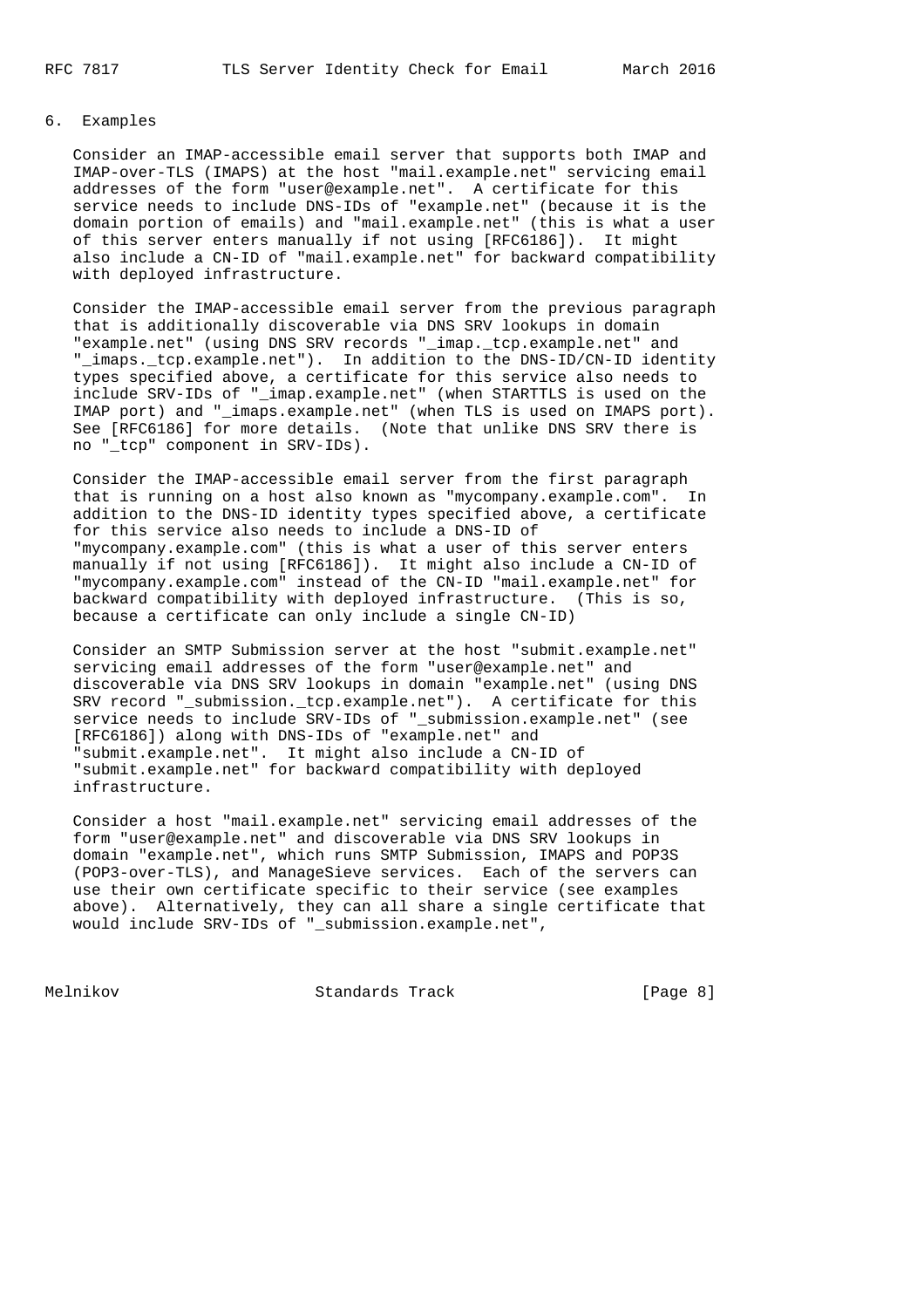"\_imaps.example.net", "\_pop3s.example.net", and "\_sieve.example.net" along with DNS-IDs of "example.net" and "mail.example.net". It might also include a CN-ID of "mail.example.net" for backward compatibility with deployed infrastructure.

7. Operational Considerations

 Section 5 covers operational considerations (in particular, use of DNS SRV for autoconfiguration) related to generating TLS certificates for email servers so that they can be successfully verified by email clients. Additionally, Section 5.1 talks about operational considerations related to hosting multiple domains.

8. Security Considerations

 The goal of this document is to improve interoperability and thus security of email clients wishing to access email servers over TLS protected email protocols by specifying a consistent set of rules that email service providers, email client writers, and CAs can use when creating server certificates.

 The TLS server identity check for email relies on use of trustworthy DNS hostnames when constructing "reference identifiers" that are checked against an email server certificate. Such trustworthy names are either entered manually (for example, if they are advertised on a Mail Service Provider's website), explicitly confirmed by the user (e.g., if they are a target of a DNS SRV lookup), or derived using a secure third party service (e.g., DNSSEC-protected SRV records that are verified by the client or trusted local resolver). Future work in this area might benefit from integration with DNS-Based Authentication of Named Entities (DANE) [RFC6698], but it is not covered by this document.

- 9. References
- 9.1. Normative References
	- [RFC1939] Myers, J. and M. Rose, "Post Office Protocol Version 3", STD 53, RFC 1939, DOI 10.17487/RFC1939, May 1996, <http://www.rfc-editor.org/info/rfc1939>.
	- [RFC2119] Bradner, S., "Key words for use in RFCs to Indicate Requirement Levels", BCP 14, RFC 2119, DOI 10.17487/RFC2119, March 1997, <http://www.rfc-editor.org/info/rfc2119>.

Melnikov Standards Track [Page 9]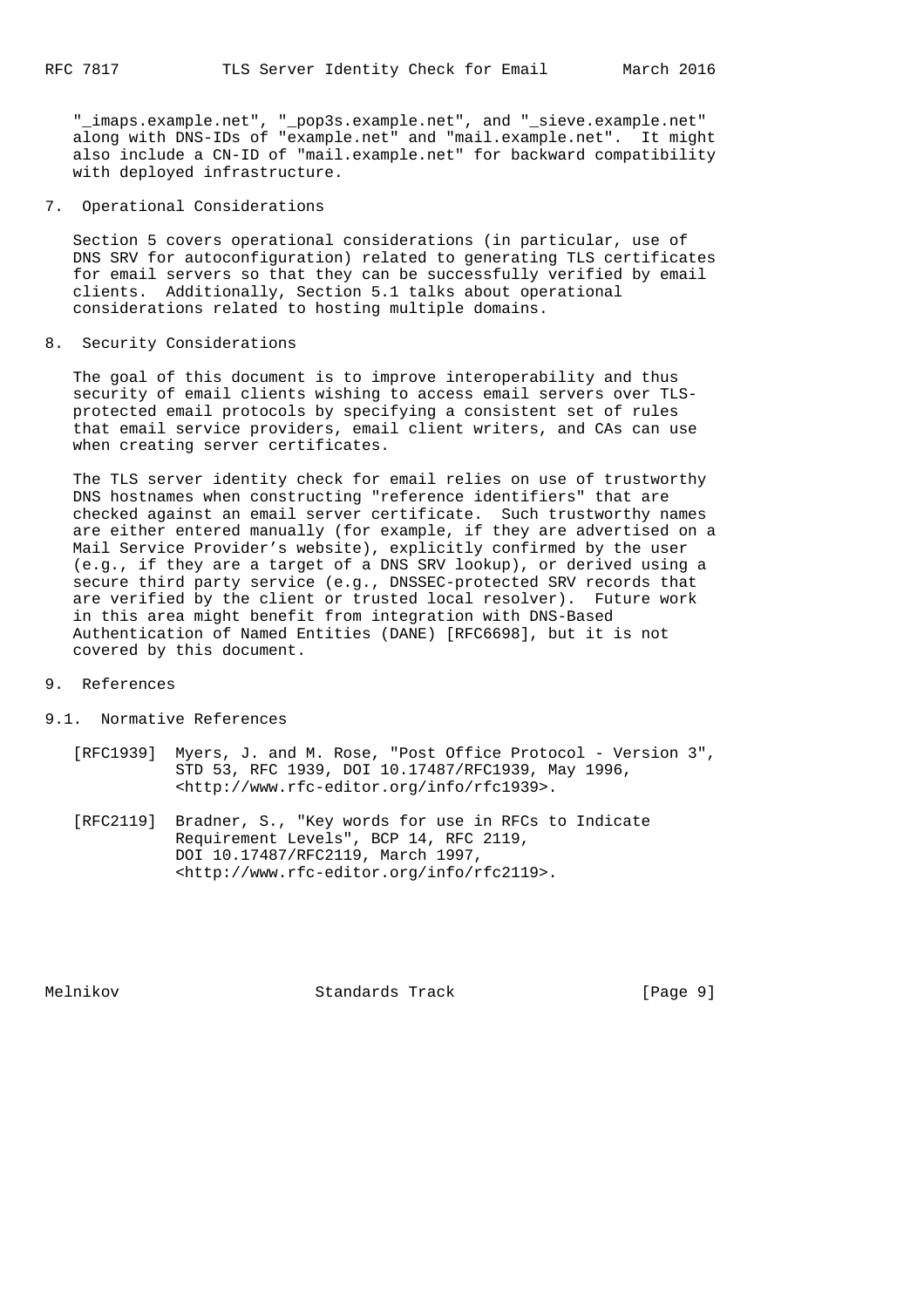- [RFC3207] Hoffman, P., "SMTP Service Extension for Secure SMTP over Transport Layer Security", RFC 3207, DOI 10.17487/RFC3207, February 2002, <http://www.rfc-editor.org/info/rfc3207>.
- [RFC3501] Crispin, M., "INTERNET MESSAGE ACCESS PROTOCOL VERSION 4rev1", RFC 3501, DOI 10.17487/RFC3501, March 2003, <http://www.rfc-editor.org/info/rfc3501>.
- [RFC4985] Santesson, S., "Internet X.509 Public Key Infrastructure Subject Alternative Name for Expression of Service Name", RFC 4985, DOI 10.17487/RFC4985, August 2007, <http://www.rfc-editor.org/info/rfc4985>.
- [RFC5280] Cooper, D., Santesson, S., Farrell, S., Boeyen, S., Housley, R., and W. Polk, "Internet X.509 Public Key Infrastructure Certificate and Certificate Revocation List (CRL) Profile", RFC 5280, DOI 10.17487/RFC5280, May 2008, <http://www.rfc-editor.org/info/rfc5280>.
	- [RFC5804] Melnikov, A., Ed. and T. Martin, "A Protocol for Remotely Managing Sieve Scripts", RFC 5804, DOI 10.17487/RFC5804, July 2010, <http://www.rfc-editor.org/info/rfc5804>.
	- [RFC6066] Eastlake 3rd, D., "Transport Layer Security (TLS) Extensions: Extension Definitions", RFC 6066, DOI 10.17487/RFC6066, January 2011, <http://www.rfc-editor.org/info/rfc6066>.
	- [RFC6125] Saint-Andre, P. and J. Hodges, "Representation and Verification of Domain-Based Application Service Identity within Internet Public Key Infrastructure Using X.509 (PKIX) Certificates in the Context of Transport Layer Security (TLS)", RFC 6125, DOI 10.17487/RFC6125, March 2011, <http://www.rfc-editor.org/info/rfc6125>.
	- [RFC6186] Daboo, C., "Use of SRV Records for Locating Email Submission/Access Services", RFC 6186, DOI 10.17487/RFC6186, March 2011, <http://www.rfc-editor.org/info/rfc6186>.
	- [RFC6409] Gellens, R. and J. Klensin, "Message Submission for Mail", STD 72, RFC 6409, DOI 10.17487/RFC6409, November 2011, <http://www.rfc-editor.org/info/rfc6409>.

Melnikov Standards Track [Page 10]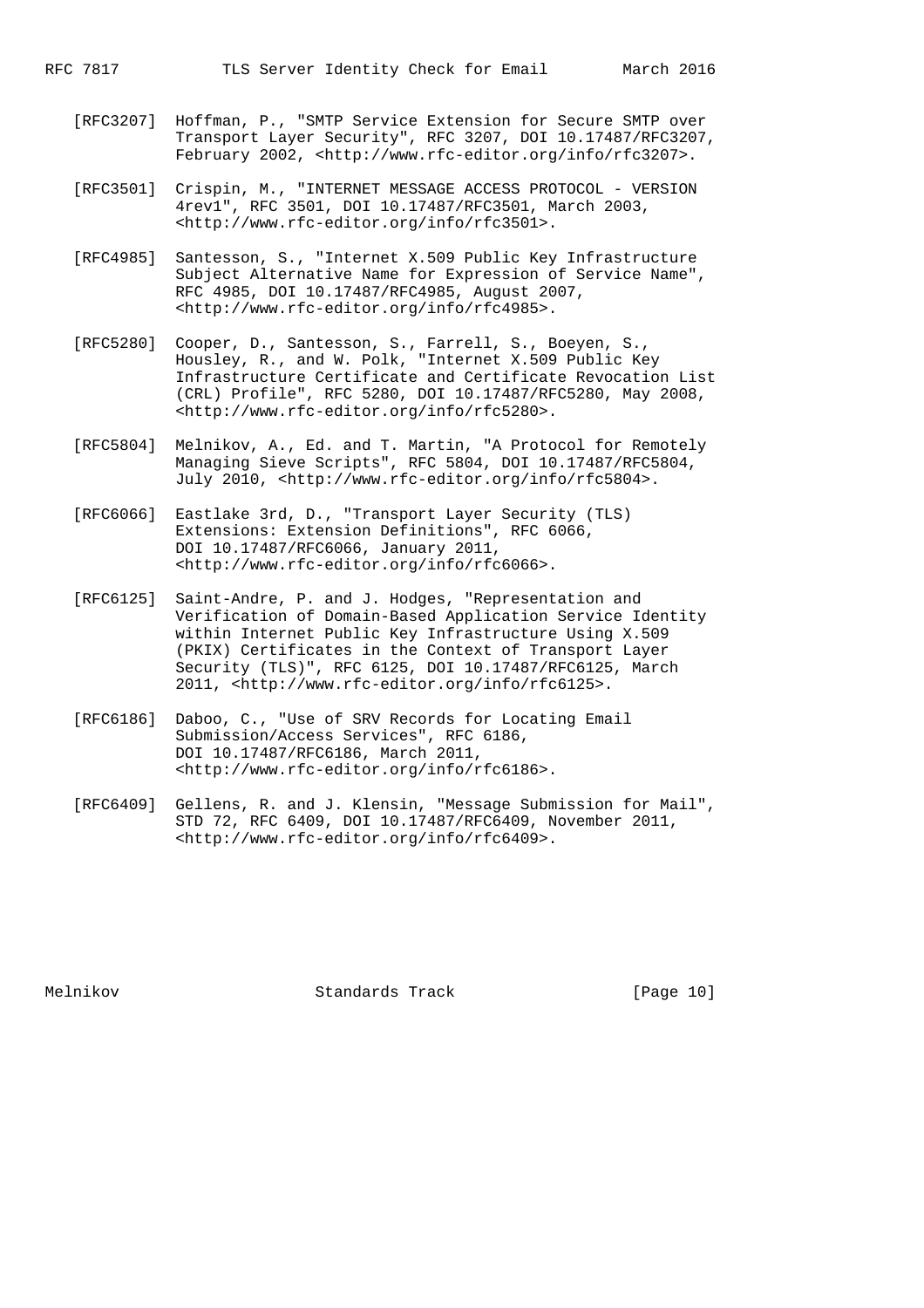## 9.2. Informative References

- [RFC2595] Newman, C., "Using TLS with IMAP, POP3 and ACAP", RFC 2595, DOI 10.17487/RFC2595, June 1999, <http://www.rfc-editor.org/info/rfc2595>.
- [RFC3986] Berners-Lee, T., Fielding, R., and L. Masinter, "Uniform Resource Identifier (URI): Generic Syntax", STD 66, RFC 3986, DOI 10.17487/RFC3986, January 2005, <http://www.rfc-editor.org/info/rfc3986>.
- [RFC4033] Arends, R., Austein, R., Larson, M., Massey, D., and S. Rose, "DNS Security Introduction and Requirements", RFC 4033, DOI 10.17487/RFC4033, March 2005, <http://www.rfc-editor.org/info/rfc4033>.
- [RFC4034] Arends, R., Austein, R., Larson, M., Massey, D., and S. Rose, "Resource Records for the DNS Security Extensions", RFC 4034, DOI 10.17487/RFC4034, March 2005, <http://www.rfc-editor.org/info/rfc4034>.
- [RFC4035] Arends, R., Austein, R., Larson, M., Massey, D., and S. Rose, "Protocol Modifications for the DNS Security Extensions", RFC 4035, DOI 10.17487/RFC4035, March 2005, <http://www.rfc-editor.org/info/rfc4035>.
- [RFC5234] Crocker, D., Ed. and P. Overell, "Augmented BNF for Syntax Specifications: ABNF", STD 68, RFC 5234, DOI 10.17487/RFC5234, January 2008, <http://www.rfc-editor.org/info/rfc5234>.
	- [RFC6698] Hoffman, P. and J. Schlyter, "The DNS-Based Authentication of Named Entities (DANE) Transport Layer Security (TLS) Protocol: TLSA", RFC 6698, DOI 10.17487/RFC6698, August 2012, <http://www.rfc-editor.org/info/rfc6698>.
	- [RFC7711] Miller, M. and P. Saint-Andre, "PKIX over Secure HTTP (POSH)", RFC 7711, DOI 10.17487/RFC7711, November 2015, <http://www.rfc-editor.org/info/rfc7711>.

Melnikov Standards Track [Page 11]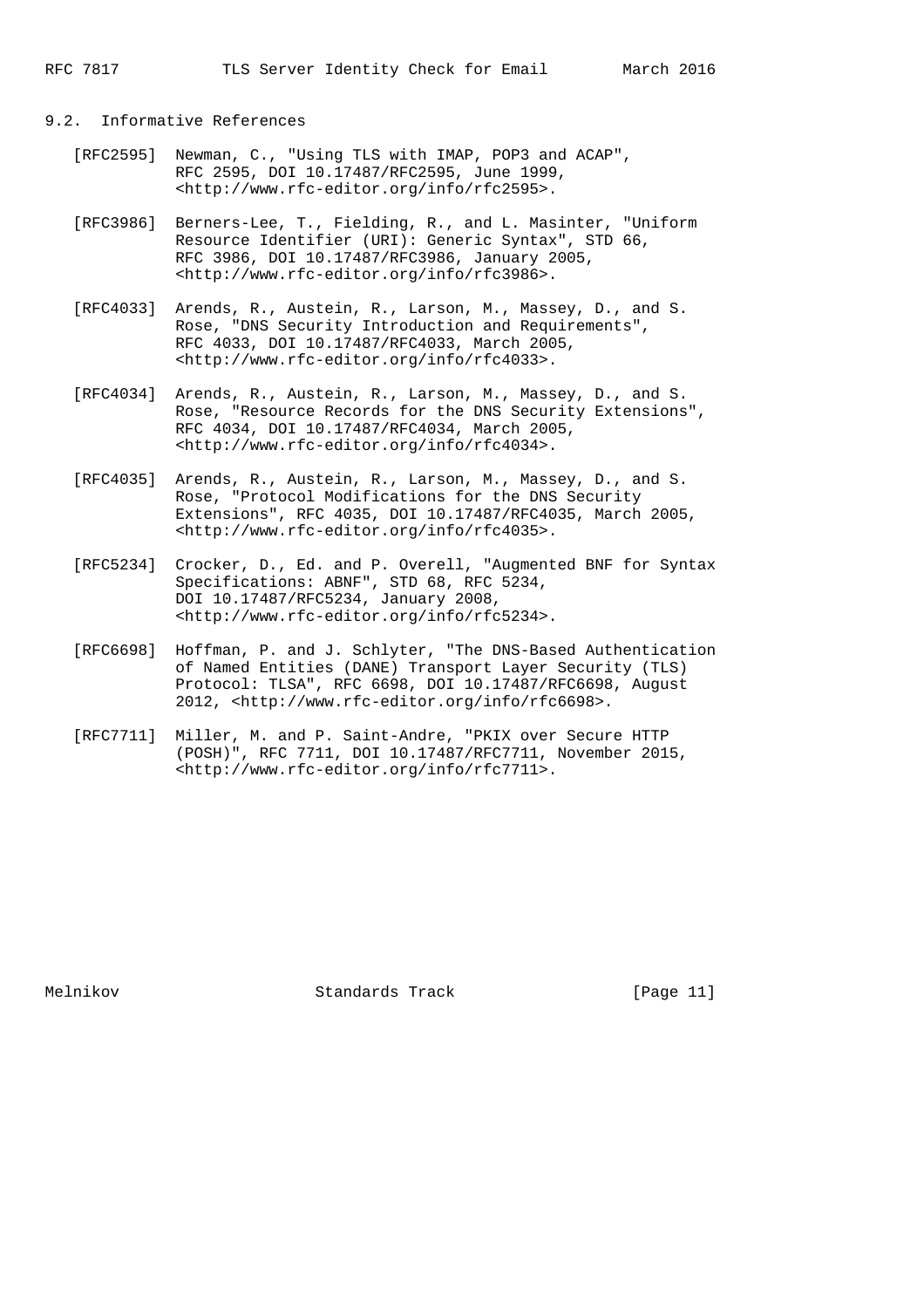Appendix A. Changes to RFCs 2595, 3207, 3501, and 5804

 This section lists detailed changes this document applies to RFCs 2595, 3207, 3501, and 5804.

 The entire Section 2.4 of RFC 2595 is replaced with the following text:

 During the TLS negotiation, the client checks its understanding of the server identity against the provided server's identity as specified in Section 3 of [RFC7817].

 The 3rd paragraph (and its subparagraphs) in Section 11.1 of RFC 3501 is replaced with the following text:

 During the TLS negotiation, the IMAP client checks its understanding of the server identity against the provided server's identity as specified in Section 3 of [RFC7817].

 The 3rd paragraph (and its subparagraphs) in Section 4.1 of RFC 3207 is replaced with the following text:

 During the TLS negotiation, the Submission client checks its understanding of the server identity against the provided server's identity as specified in Section 3 of [RFC7817].

 Sections 2.2.1 and 2.2.1.1 of RFC 5804 are replaced with the following text:

 During the TLS negotiation, the ManageSieve client checks its understanding of the server identity against the server's identity as specified in Section 3 of [RFC7817]. When the reference identity is an IP address, the iPAddress subjectAltName SHOULD be used by the client for comparison. The comparison is performed as described in Section 2.2.1.2 of RFC 5804.

Melnikov Standards Track [Page 12]